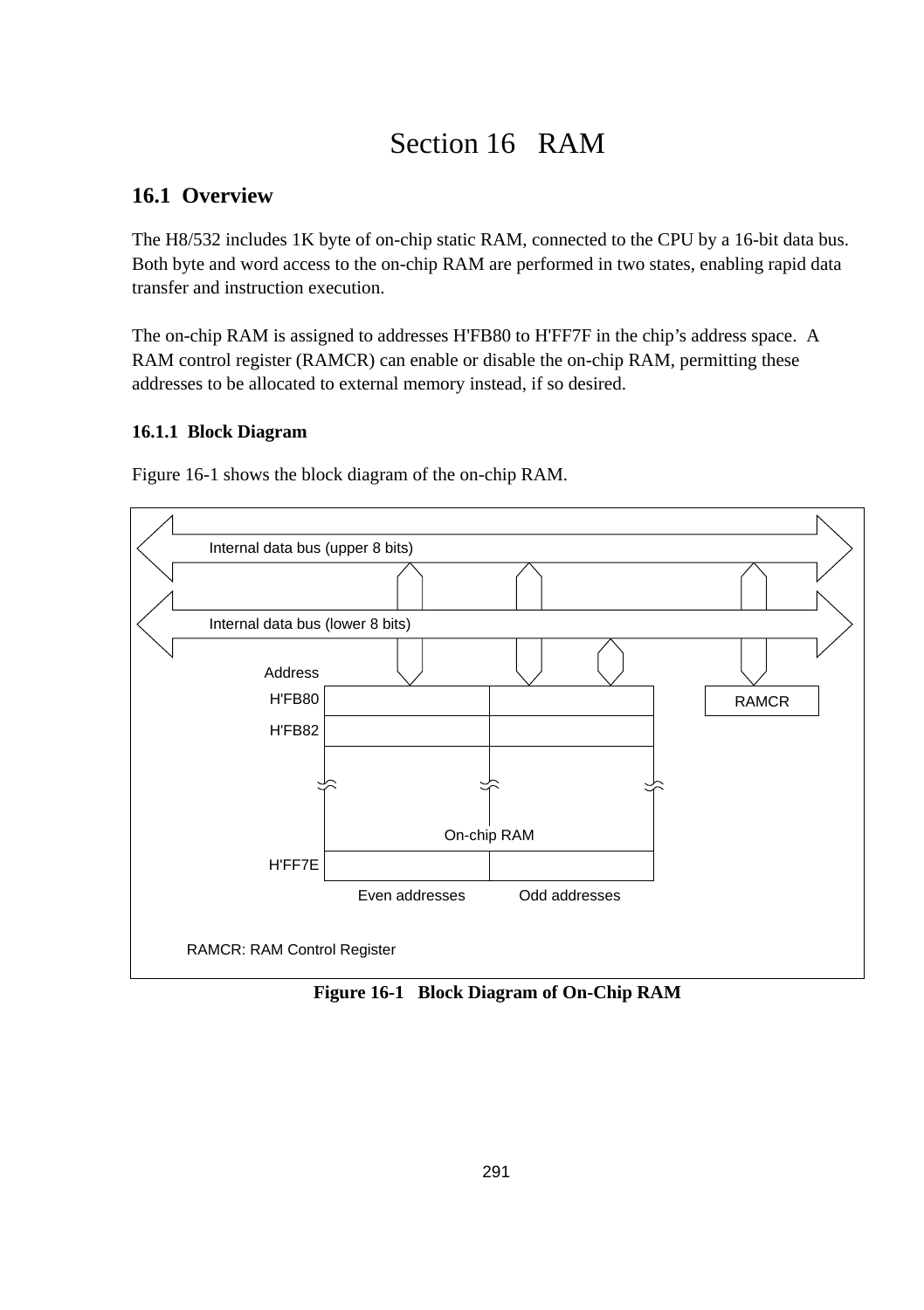#### **16.1.2 Register Configuration**

The on-chip RAM is controlled by the register described in table 16-1.

#### **Table 16-1 RAM Control Register**

| <b>Name</b>                | <b>Abbreviation</b> | R/W | <b>Initial Value</b> | Address |
|----------------------------|---------------------|-----|----------------------|---------|
| RAM control register RAMCR |                     | R/W | H'FF                 | H'FFF9  |

### **16.2 RAM Control Register (RAMCR)**

| Bit           |      |  |  |  |  |
|---------------|------|--|--|--|--|
|               | RAME |  |  |  |  |
| Initial value |      |  |  |  |  |
| Read/Write    | R/W  |  |  |  |  |

The RAM control register (RAMCR) is an 8-bit register that enables or disable the on-chip RAM.

**Bit 7—RAM Enable (RAME):** This bit enables or disables the on-chip RAM.

The RAME bit is initialized on the rising edge of the signal. It is not initialized in the software standby mode.

#### **Bit 7**

| <b>RAME</b> | <b>Description</b>       |                 |
|-------------|--------------------------|-----------------|
| $\Omega$    | On-chip RAM is disabled. |                 |
|             | On-chip RAM is enabled.  | (Initial value) |

**Bits 6 to 0—Reserved:** These bits cannot be modified and are always read as 1.

### **16.3 Operation**

### **16.3.1 Expanded Modes (Modes 1, 2, 3, and 4)**

If the RAME bit is set to 1, accesses to addresses H'FB80 to H'FF7F are directed to the on-chip RAM. If the RAME bit is cleared to 0, accesses to addresses H'FB80 to H'FF7F are directed to the external data bus.